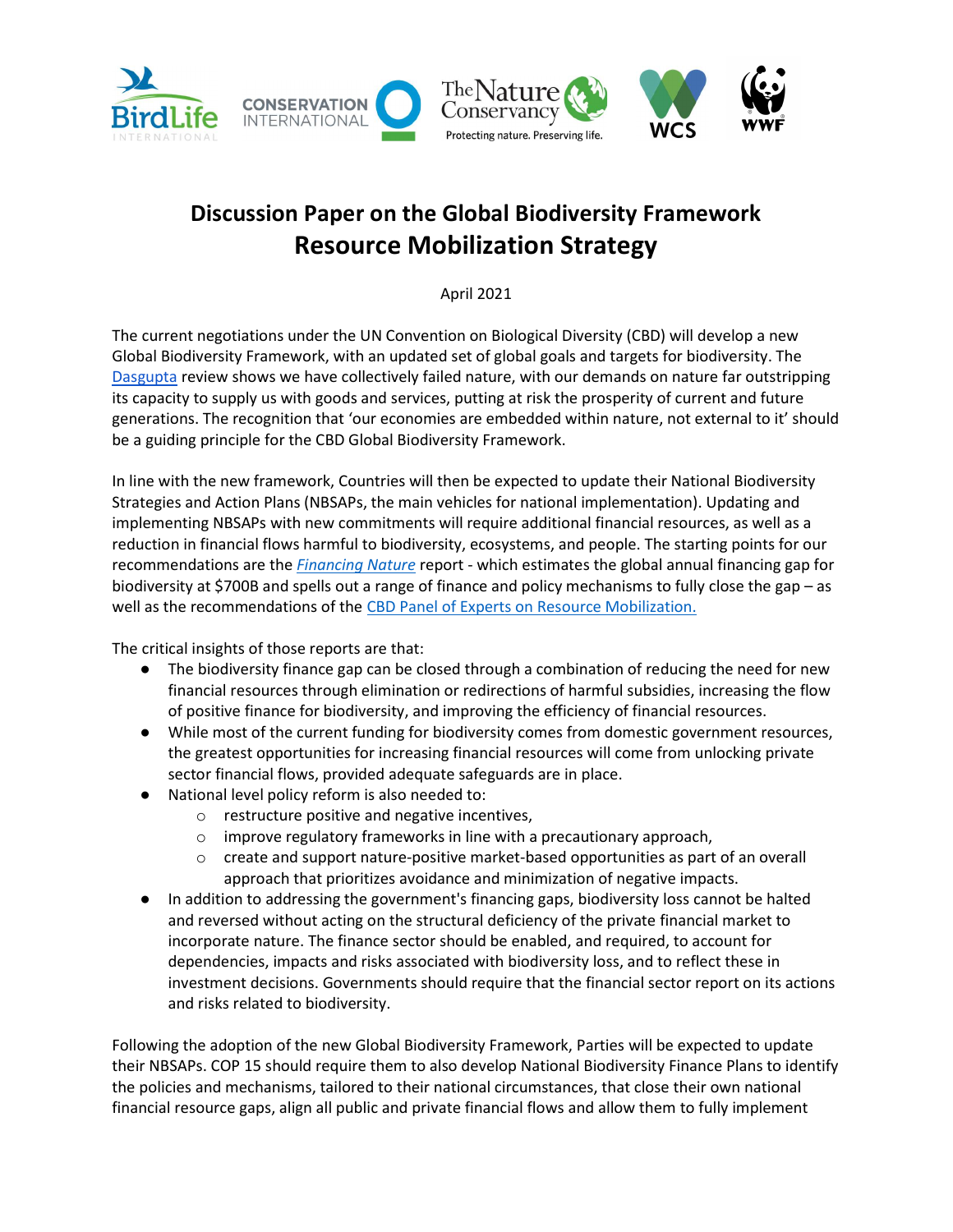their updated NBSAPs; and for all countries, to assist implementation of the Global Biodiversity Framework beyond their borders when they can. The Biodiversity Finance Plans should address opportunities to mobilize resources at all levels – local, national, and global – as well as from all sources – public, international, and private/philanthropic. They should also identify and advance synergies with other processes and associated finance flows under climate and development finance. National budgets need to include specific allocation for IPLC's activities that contribute to the conservation of biodiversity. Furthermore, the full and effective participation of IPLCs, women and youth, is needed in national biodiversity finance planning. IPLC's role in protecting and conserving biodiversity should be quantified, and their contribution be factored as a resource in resource mobilization.<sup>1</sup>

#### Proposal for Global Biodiversity Framework

To achieve this outcome, we recommend the following suite of resource mobilization elements in the goals and targets for the Global Biodiversity Framework, to replace the current proposal in draft Targets 17 and 18 of the updated Zero Draft (CBD/POST2020/PREP/2/1):

- [Goal] Parties should collectively fully close the global biodiversity finance gap by 2030 by both increasing funding for biodiversity from all sources and eliminating or redirecting public and private financial flows harmful to biodiversity.
- By 2022, 100% of Parties develop and by 2024 implement National Biodiversity Finance Plans, collectively mobilizing 100% of the necessary resources identified in their National Biodiversity Finance Plans by 2030, to close their national biodiversity finance gaps by increasing funding for biodiversity from all sources and eliminating or redirecting expenditures harmful to biodiversity from all sources.
- By 2025, total biodiversity-related international financial resource flows to developing countries have increased by at least 100% $^2$ , and at least maintaining this level until 2030, including to cover the costs for developing countries to develop and implement National Biodiversity Finance Plans, while also increasing relevant capacity building and technical and scientific cooperation, technology transfer and innovation.
- By 2025, strengthen or develop, and implement regulatory measures for public and private financial institutions and businesses to align financial flows with the goals and targets of the post-2020 Global Biodiversity Framework

## The Role of Development Assistance

The previous resource mobilization strategy for the Aichi targets encouraged countries to develop National Biodiversity Finance Plans. Unfortunately, few of them did (only 12% developed elements of a finance plan), mainly because of lack of government capacity and financing for the planning process. For

<sup>1</sup> Research in 2020 by the Rights and Resources Initiative found that indigenous peoples, local communities, and Afro-descendants already "make investments equal to a quarter of global investment in conservation", a contribution which remains under-recognized and under-supported. (Rights and Resources Initiative (2020). Rights-Based Conservation: The path to preserving Earth's biological and cultural diversity? Available at: https://rightsandresources.org/publication/rights-based-conservation/) 2 Compared with a baseline of average annual biodiversity spending for the years 2016–2018.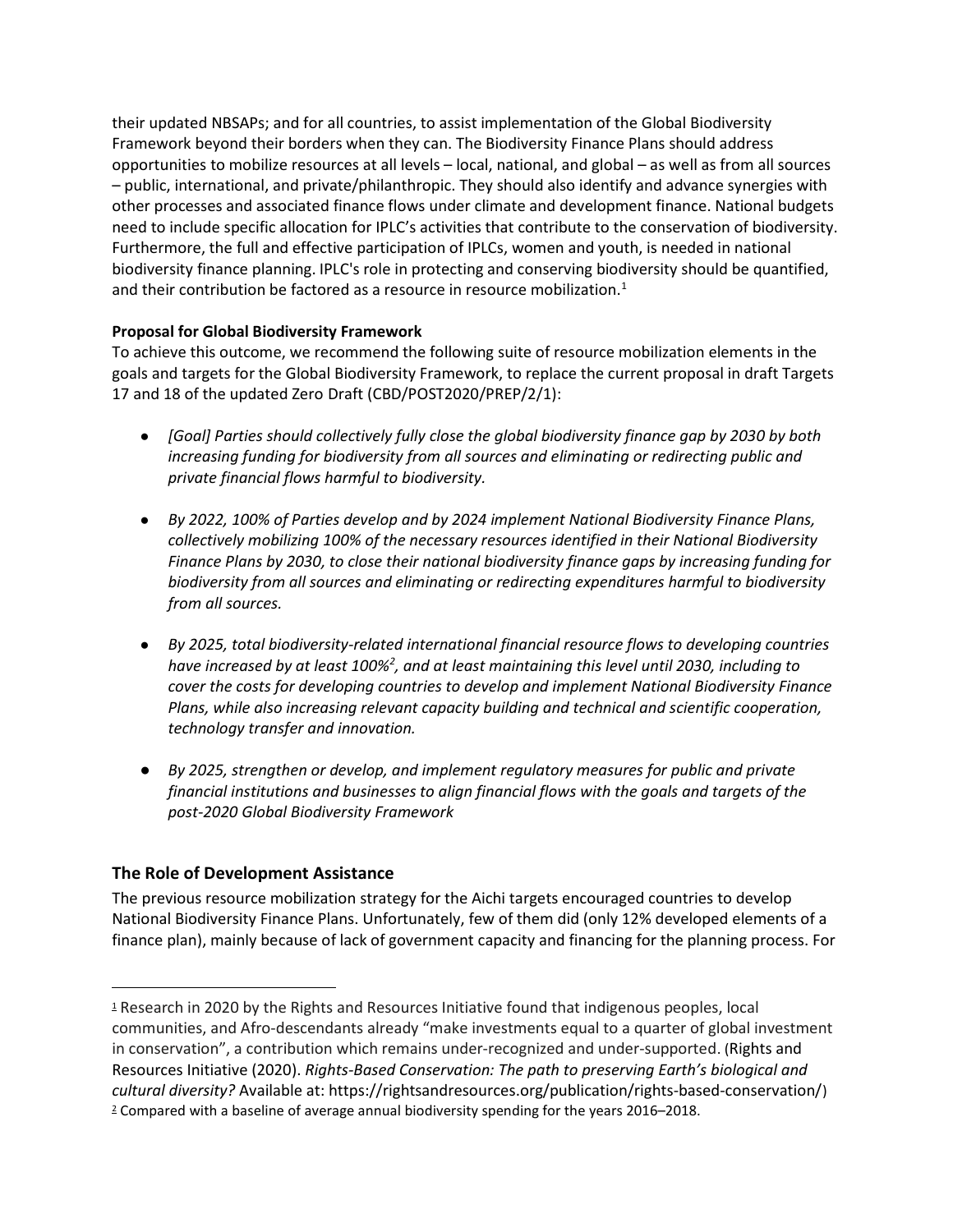that reason, we recommend a global support system for all countries to have the capacity to develop and implement National Biodiversity Finance Plans. This can be built on existing mechanisms.

Deutz et al. (2020) demonstrated that the global biodiversity finance gap is approximately \$700 billion USD per year. Closing this gap will require significant effort by all CBD Parties, including, but not limited to, an increase in concessional flows to developing countries – for example through official development assistance (ODA). At CoP15, Parties should establish a shared global goal to close national and international biodiversity finance gaps, as well as more specific, quantitative targets for a collective increase of national and international spending on biodiversity and nature conservation. In developing this target or set of targets, Parties could again commit to doubling international flows (with indicators including and going beyond ODA as laid out in CBD Decision 12/3), to repeat the success of the Aichi Target on resource mobilization. Parties must also ensure that any national, bilateral or multilateral investments in biodiversity conservation are sustainable by: codifying financial commitments; securing new revenue streams; capitalizing conservation trust funds; and prioritizing highly intact and resilient ecosystems.

The Global Environment Facility already provides funding for countries to develop their NBSAPs, based on guidance from the CBD COP. UNDP's BioFin program has developed a robust methodology for developing countries to develop national biodiversity finance plans. Thus, the CBD COP should provide guidance to the GEF in its role as the financial mechanism of the convention to:

- provide additional resources to developing countries for the development of National Biodiversity Finance Plans, alongside their updated NBSAPs, through the Enabling Activities window;
- increase the amount of resources available for the biodiversity focal area to support countries with the implementation of National Biodiversity Finance Plans;
- prioritize funding for domestic policy reform, in addition to discrete biodiversity field projects.
- amend GEF's procedures to be more inclusive and more adequately reflect the role of IPLCs in the achievement of the goals of the GBF, such as a dedicated fund within the GEF-8 to support efforts by IPLCs to meet their commitments.

National governments will need to do the hard work of implementing the plans once they are developed. For developing countries, bilateral aid agencies and development finance institutions should support those implementation efforts, beyond the support for the development of the plans. Many of the most important resource mobilization mechanisms are contingent on domestic policy reforms to create the right regulatory conditions, incentives, and market conditions to generate and/or redirect financial flows in biodiversity-positive directions. To the extent that countries have articulated these intentions in their National Biodiversity Finance Plans, they provide a clear expression of country ownership and thus a clear roadmap for foreign assistance in the form of institutional capacity building and support for domestic policy reform. Bilateral agencies and multilateral development banks should prioritize the provision of capacity-building for policy reform through policy-based lending, and funding to cover the costs of just sectoral transitions to support developing countries to implement their National Biodiversity Finance Plans. Donor countries and agencies should implement safeguards to ensure all ODA is nature positive and carbon neutral.

## Links to the Mainstreaming Agenda

Lastly, the Resource Mobilization Strategy must be tightly linked with the mainstreaming agenda, particularly in three priority areas: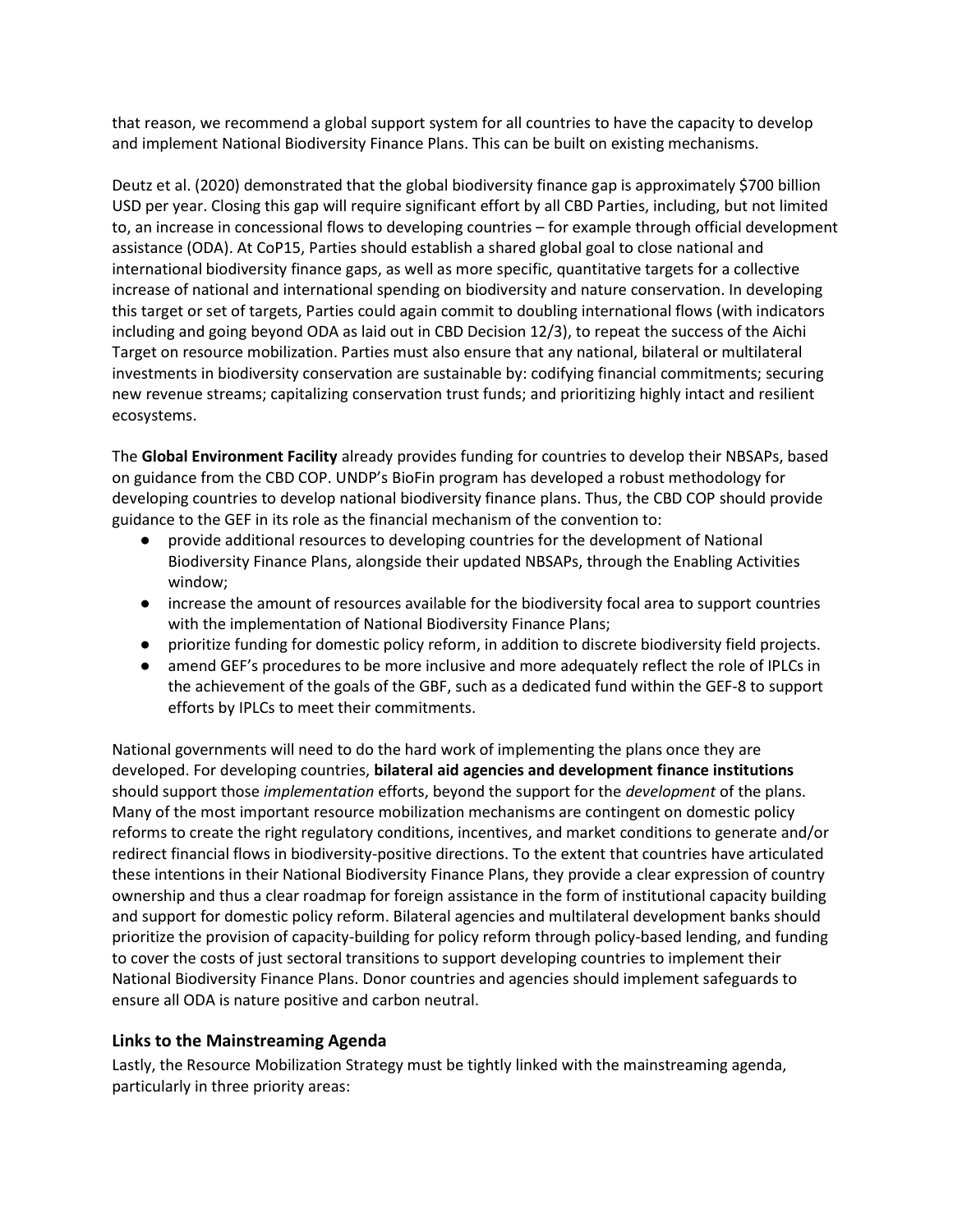- Agriculture, Forestry and Fisheries The Financing Nature report found that reversing or neutralizing perverse subsidies in the agriculture, forestry and fisheries sector is the single biggest opportunity to reduce the need for additional biodiversity finance. Parties should undertake national reviews of the harmful and harmful perverse incentives in alignment or integrated in their National Biodiversity Finance Plans as part of a comprehensive national and international program to make agriculture both climate resilient and nature-positive by 2030.
- Infrastructure and Extractives CBD COP Decision 14/3 addresses mainstreaming biodiversity in the infrastructure and extractives sectors and calls for the universal adoption of large-scale spatial planning and the mitigation hierarchy, including the use of biodiversity offsets as a last resort. The Financing Nature report found that universal implementation of this Decision could be the single largest generator of new financial resources for biodiversity given the expected trends in infrastructure investment to achieve the SDGs and the Paris Agreement goals. Parties should follow up on this decision by including specific action targets on mainstreaming for these sectors in the GBF.
- Financial Services The finance sector has not yet come to terms with biodiversity loss as a systemic threat, as it is beginning to do with climate change. Nevertheless, the financial services sector, particularly banks and institutional investors should be required to account for dependencies, impacts and risks associated with biodiversity loss, and to reflect these in investment decisions. Governments should require that the financial sector report on its actions and risks related to biodiversity, as France has done in its 2019 law on energy and climate. Biodiversity risk should be integrated into conventional risk management processes in financial markets. As an urgent first step, financial institutions should be encouraged to engage in the newly established processes, such as the Taskforce on Nature-related Financial Disclosure, to develop metrics and disclosure requirements for nature-related risk. This should be seen as a stepping-stone towards sector-wide targets to make financial investments and portfolios nature-positive by 2030.

#### Additional Considerations for COP15: Mainstreaming Biodiversity in Development Finance

The CBD COP 15 should be an opportunity to mobilise Development Finance Institutions (DFIs) to make commitments regarding:

- Mobilizing resources for biodiversity
	- Setting operational targets for biodiversity finance in the DFI's multi-year strategies, aligned with the biodiversity targets to be agreed upon at CBD COP 15.
	- Reducing, with the aim to eliminate, investments that are harmful to biodiversity, including by strengthening and monitoring biodiversity standards at project implementation and portfolio levels, and sharing data on the application of mitigation hierarchy frameworks, as well as the reporting, verification, and monitoring of biodiversity offsets.
	- Supporting capacity building, and influence policy and regulatory changes both at national and multilateral levels to eliminate harmful subsidies and to adopt improved planning and mitigation approaches for infrastructure development that result in the least potential conflict among people, water, and wildlife.
- Mainstreaming biodiversity in their operations
	- Developing and applying harmonized definitions and reporting guidelines for biodiversity finance.
	- Developing methodologies and metrics to assess and incorporate biodiversity risks and impacts in strategic and operational decisions at both project and portfolio levels.